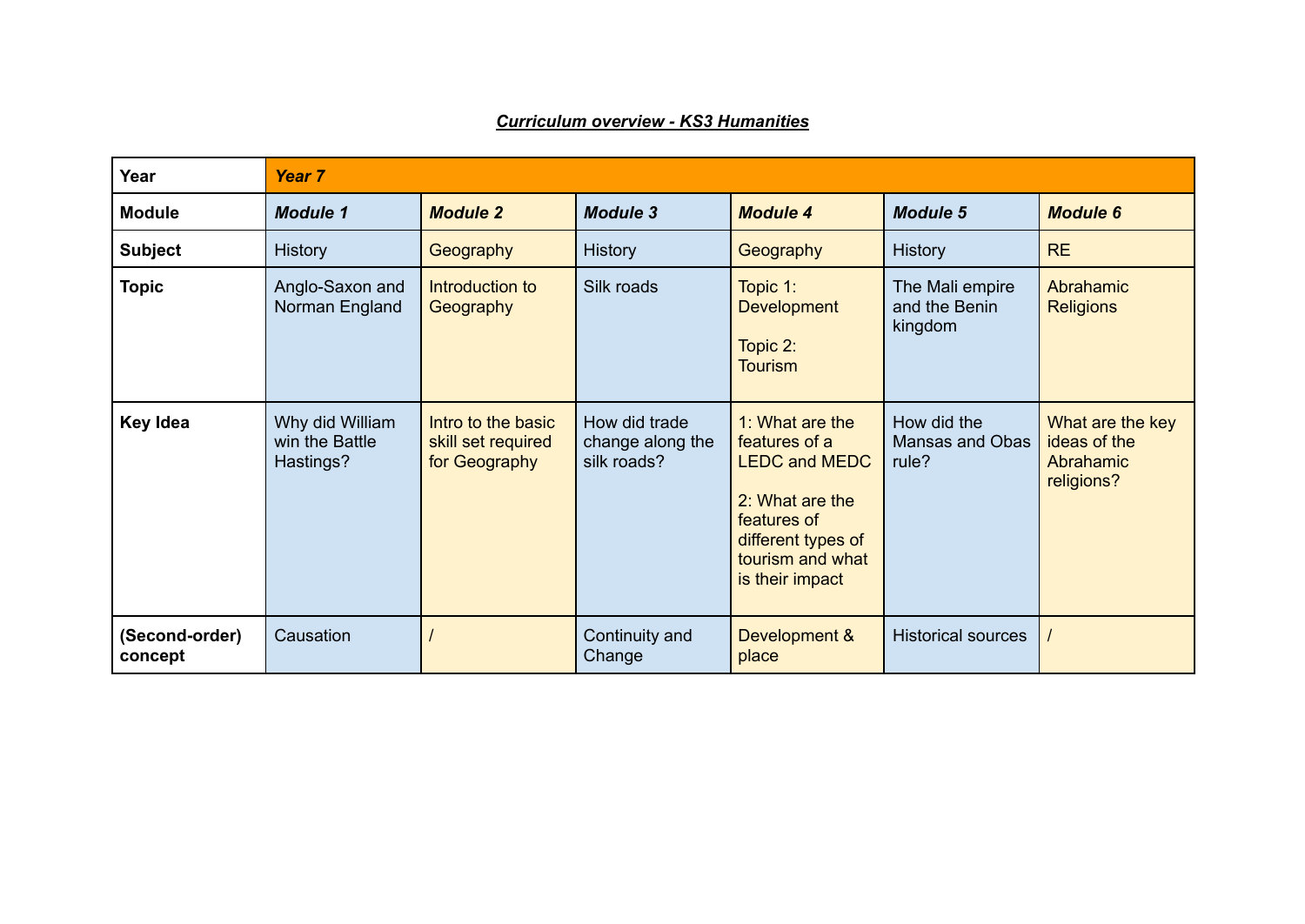| Year                      | Year <sub>8</sub>                                                                            |                                                            |                                                                                                                                                            |                                                     |                                                                              |                                                        |  |
|---------------------------|----------------------------------------------------------------------------------------------|------------------------------------------------------------|------------------------------------------------------------------------------------------------------------------------------------------------------------|-----------------------------------------------------|------------------------------------------------------------------------------|--------------------------------------------------------|--|
| <b>Module</b>             | <b>Module 1</b>                                                                              | <b>Module 2</b>                                            | <b>Module 3</b>                                                                                                                                            | <b>Module 4</b>                                     | <b>Module 5</b>                                                              | <b>Module 6</b>                                        |  |
| <b>Subject</b>            | Geography                                                                                    | <b>History</b>                                             | Geography                                                                                                                                                  | <b>History</b>                                      | Geography                                                                    | <b>RE</b>                                              |  |
| <b>Topic</b>              | Topic 1:<br>Geology<br>Topic 2:<br>Globalisation                                             | The Tudors with<br>an introduction to<br>the black Tudors. | <b>Natural Hazards</b>                                                                                                                                     | <b>The French</b><br><b>Revolution</b>              | Topic 1:<br><b>Extreme</b><br>environments<br>Topic 2:<br>Sustainable living | <b>Eastern Religions</b>                               |  |
| Key Idea                  | 1: How do rocks<br>shape the<br>landscape?<br>2: Who are the<br>winners of<br>globalisation? | How did the<br>definition of<br>heresy change?             | How does activity<br>in the lithosphere<br>cause natural<br>hazards?<br>Comparison of<br>the reaction of an<br>LEDC and an<br>MEDC to a<br>natural hazard. | Why was there a<br>revolution in<br>France in 1789? | How do extreme<br>environments<br>influence culture?                         | What are the key<br>ideas of the<br>Eastern religions? |  |
| (Second-order)<br>concept | Landscape &<br>Globalisation                                                                 | <b>Continuity &amp;</b><br>Change                          | Spheres &<br>Development                                                                                                                                   | Causation                                           | Place &<br>Sustainability                                                    |                                                        |  |